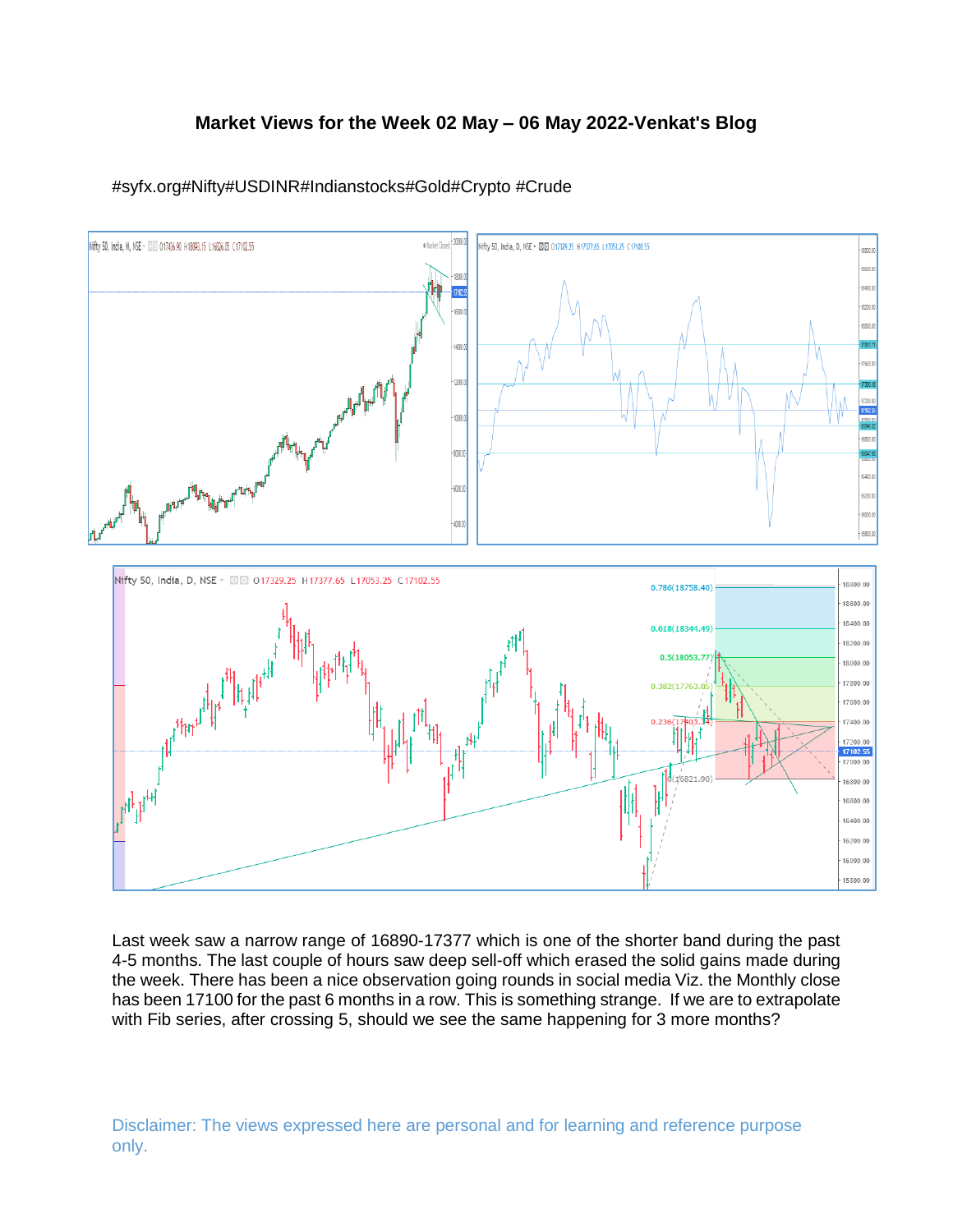A few observations from the weekly charts are:

- Over-all sentiments continue to be negative and the Index is forming a declining tops for the past 4 weeks. However, it has formed a higher bottom.
- The coming week is crucial that a new monthly candle starts along with the weekly.
- The lower end at 16700-16820 assumes greater importance for further course of action
- As much as the top is being protected the base at 16820 is also likely to be protected unless something drastically changes in the global risk outlook
- If for any reason 16700 is breached, then we are in to another big down move towards 15900 and then 15400. This case could be extreme pessimism and could be opportunity for fresh investment for long term. However, do not see this happening in this week as most of the negative news has been discounted.
- Index made one attempt to re-capture the 17250 and closed higher. However, it could not generate higher momentum to cross the resistance at 17400.
- Expect the range of 16700-17450 to continue for the coming week with choppy moves.

A mid-week review may be required to re-asses the scenario if any of the boundaries are breached. There exists a strong possibility that Bank Nifty which has been underperforming might support the index to re-capture the long term trend. Next couple of weeks could decide future direction of the Index. Geo-political and Inflation risk getting highlighted as and when the market attempts higher levels. India VIX at around or below 20 is a good thing if it continues to do so. Bank Nifty could be the driver for the current week.

## Bank Nifty:

Bank Nifty tested the all strong 35500 levels and closed above 36k. Had there been a scenario of weekly closing below 36k-35500 range (held since Aug 21) we are in for a bigger trouble. In any case Monthly chart shows a strong resistance at 38720 which is the top of the trend line starting from Nov 21. Presently, the Bank Nifty is at another crucial range around 36k. Expect the Bank Nifty to hold 36k levels and move higher towards 37500 and if crosses can move well above 38k. A strong move in Bank Nifty and Majors can support NIFTY scale back 17450.